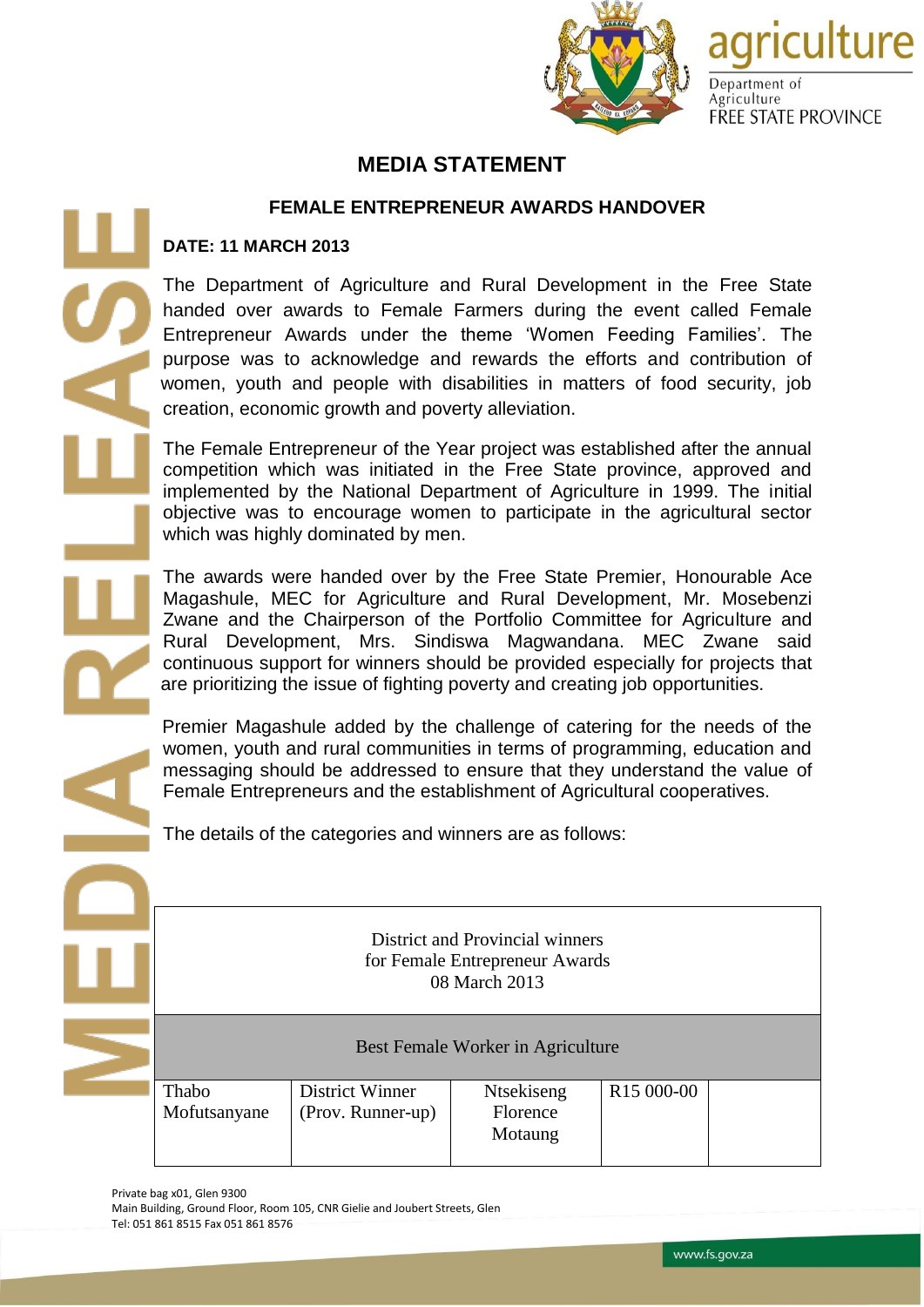| Fezile Dabi                              | <b>District Winner</b><br>(Prov. Runner-up) | Nonbazanelo<br>Maria Jonas                                            | R <sub>15</sub> 000-00 |  |  |  |  |  |
|------------------------------------------|---------------------------------------------|-----------------------------------------------------------------------|------------------------|--|--|--|--|--|
| <b>Free State</b>                        | Provincial Winner                           | Nthabeleng<br>Cilvia Sehlabaka                                        | R50 000-00             |  |  |  |  |  |
| Best Subsistence Producer in Agriculture |                                             |                                                                       |                        |  |  |  |  |  |
| Xhariep                                  | <b>District Winner</b><br>(Prov. Runner-up) | Manini Rosy<br>Mosole                                                 | R <sub>15</sub> 000-00 |  |  |  |  |  |
| Motheo                                   | <b>District Winner</b><br>(Prov. Runner-up) | Khauhelo<br>Lebentlele                                                | R <sub>15</sub> 000-00 |  |  |  |  |  |
| Lejweleputswa                            | <b>District Winner</b><br>(Prov. Runner-up) | Seipati Joyce<br>Mthombeni                                            | R15 000-00             |  |  |  |  |  |
| Thabo<br>Mofutsanyane                    | <b>District Winner</b><br>(Prov. Runner-up) | <b>Refilwe Fruits</b><br>and Vegetables<br>Project<br>Cooperative Ltd | R <sub>15</sub> 000-00 |  |  |  |  |  |
| Fezile Dabi                              | <b>District Winner</b><br>(Prov. Runner-up) | Mathabo<br>Elizabeth<br>Mahlatsi                                      | R15 000-00             |  |  |  |  |  |
| <b>Free State</b>                        | <b>Provincial Winner</b>                    | Khauhelo<br>Lebentlele                                                | R75 000-00             |  |  |  |  |  |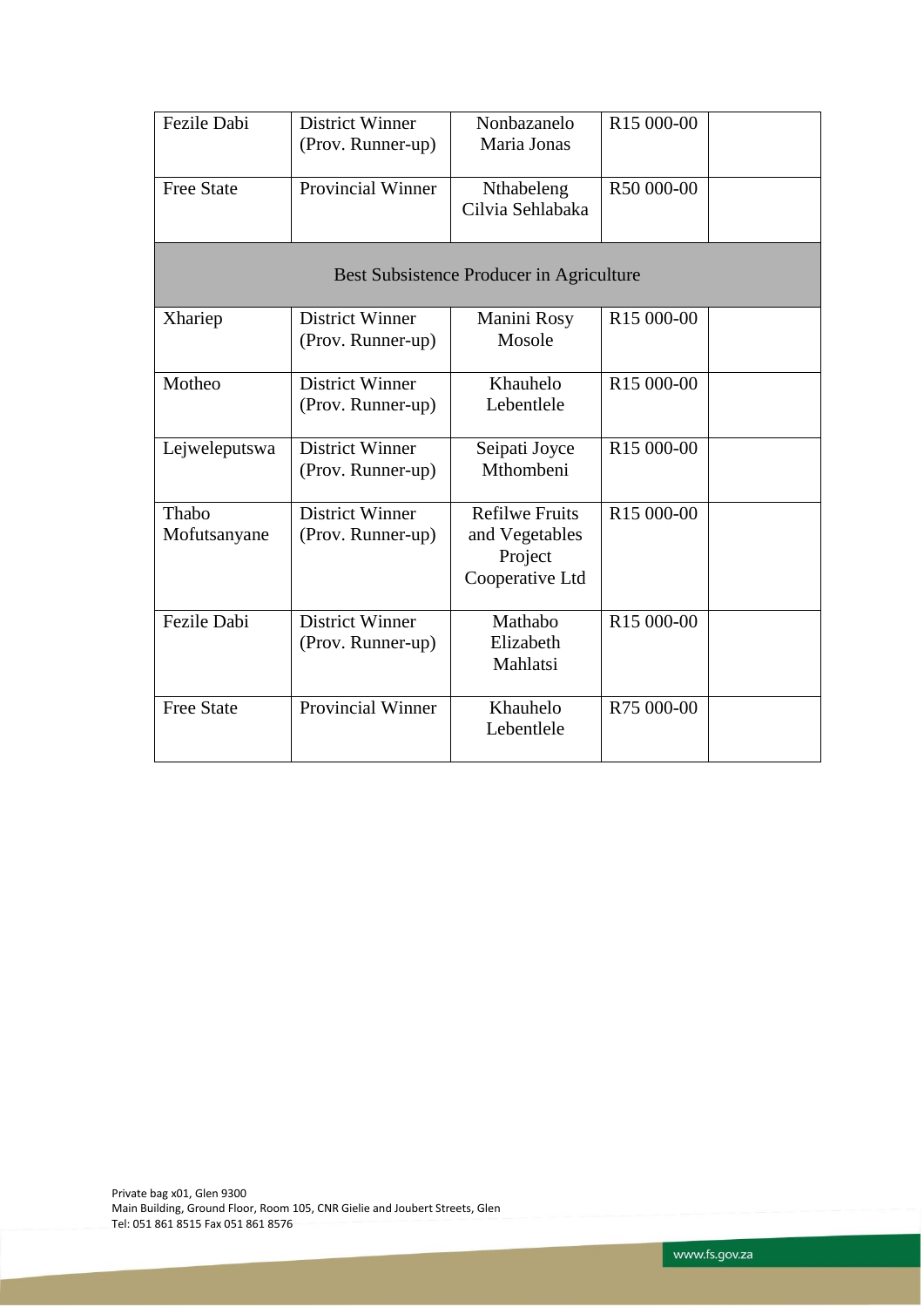| Top Entrepreneur in Agriculture : Smallholder |                                             |                                                       |                                         |  |  |  |  |
|-----------------------------------------------|---------------------------------------------|-------------------------------------------------------|-----------------------------------------|--|--|--|--|
| Xhariep                                       | <b>District Winner</b><br>(Prov. Runner-up) | Popie Susan Jan                                       | R <sub>20</sub> 000-00                  |  |  |  |  |
| Motheo                                        | <b>District Winner</b><br>(Prov. Runner-up) | Malerato<br>Mokoma                                    | R <sub>20</sub> 000-00                  |  |  |  |  |
| Lejweleputswa                                 | <b>District Winner</b><br>(Prov. Runner-up) | Corlia Fouche                                         | R <sub>20</sub> 000-00                  |  |  |  |  |
| Thabo<br>Mofutsanyane                         | <b>District Winner</b><br>(Prov. Runner-up) | Qihiwe Lenah<br>Motleleng                             | R <sub>20</sub> 000-00                  |  |  |  |  |
| Fezile Dabi                                   | <b>District Winner</b><br>(Prov. Runner-up) | <b>Senekal Poultry</b><br>Development<br><b>Trust</b> | R <sub>20</sub> 000-00                  |  |  |  |  |
| <b>Free State</b>                             | <b>Provincial Winner</b>                    | Corlia Fouche                                         | R <sub>125</sub> 000-<br>0 <sub>0</sub> |  |  |  |  |
| <b>Top Entrepreneur Processing</b>            |                                             |                                                       |                                         |  |  |  |  |
| Lejweleputswa                                 | <b>District Winner</b><br>(Prov. Runner-up) | Kutlwano Paper<br>Making<br>Cooperative               | R <sub>20</sub> 000-00                  |  |  |  |  |
| Thabo<br>Mofutsanyane                         | <b>District Winner</b><br>(Prov. Runner-up) | <b>Rosy Molete</b><br>Matlanyane                      | R <sub>20</sub> 000-00                  |  |  |  |  |
| Fezile Dabi                                   | <b>District Winner</b><br>(Prov. Runner-up) | Sue-Lene<br>Erasmus                                   | R <sub>20</sub> 000-00                  |  |  |  |  |
| <b>Free State</b>                             | <b>Provincial Winner</b>                    | <b>Rosy Molete</b><br>Matlanyane                      | R125 000-<br>0 <sub>0</sub>             |  |  |  |  |